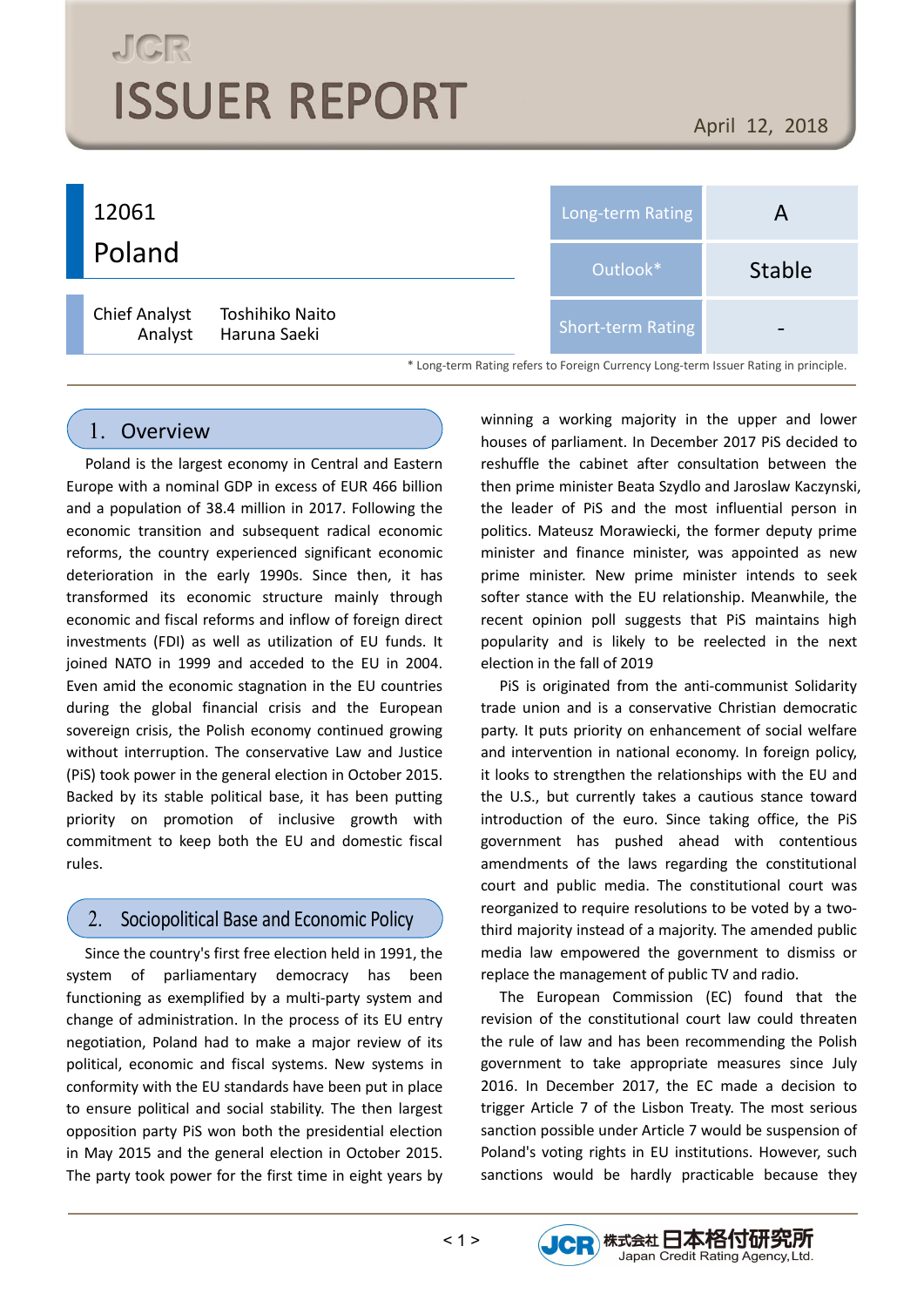require a unanimous vote and the Hungarian government has already indicated its opposition. As such, this issue has so far had a limited impact on the Polish economy.

Under its economic and fiscal policies, the government puts priority on promotion of inclusive growth with commitment to keep the fiscal deficit below 3% of GDP. It has implemented its major election promises such as a child benefit program and a lower retirement age, but has managed to keep the fiscal deficit below 3% of GDP since 2015. The government has substantially scaled down its initial plan to convert CHF mortgage loans to PLN in light of its serious impact on the financial system. It has yet to take effective measures to stem the country's negative demographic trends and ensure the independence of the constitutional court. It is likely that the government will proceed to implement its policy more carefully by assessing possible fiscal and economic impacts.

#### 3. Economic Base

Poland is a relatively advanced economy with its per capita GDP (ppp) standing close to USD 30,000, which is comparable to the average of sovereigns rated in the A range by JCR. Its industrial structure is diversified, encompassing logistics hubs and outsourcing business lately in addition to the traditional manufacturing such as steel, car and electric appliances and wholesale/retail. Since the middle of the 1990s, the country has introduced FDI mainly from other European countries and deepened its economic relationship with those countries through international trade and finance. The outstanding balance of FDI at the end of 2016 was equivalent to approximately 50% of GDP. Poland is firmly integrated into the EU's supply chain, with 80% of its exports bound for the EU member countries, including close to 30% bound for Germany alone. Since its accession to the EU, the country has been receiving a substantial amount of transfers from the EU funds and the government has been upgrading the social infrastructure by effectively using them. It was entitled to receive EUR65 billion or 21% of GDP (in 2007) between 2007 and 2013 and more than EUR76 billion or 18% of GDP (in 2014) between 2014 and 2020. Meanwhile, Poland's population began declining in the late 1990s, giving rise to concern over future supply of labor force. Currently, more than one million Ukrainians are estimated to stay in Poland as migrant workers, helping to ease the labor shortage. Electricity consumed

in the country is mainly generated with the coal produced at home. Other energy resources such as oil and natural gas are mainly imported from Russia.

#### 4. Economic Trends

The economy has been growing uninterruptedly since 1992 mainly led by domestic demand. Annual growth rates averaged higher than 3% in the past five years. The economic growth accelerated to 4.6% (preliminary) in 2017 from 2.9% in 2016, due primarily to robust consumer spending brought by increased wages and employment and child benefit program, and solid investment prompted by a massive inflow of EU funds allocated for 2014-2020. The country faces a labor shortage as the unemployment rate fell below 5% to a record low in 2017. However, the continued inflow of migrant workers may ease the problem at least in the short term. The central bank adopts inflation targeting (2.5% plus and minus 1 percent point). Consumer price inflation turned upward in late 2016 on the recovery of food and energy prices and currently is below 2%. The central bank has been keeping its policy rate unchanged since March 2015. Domestic demand continues to remain strong, but it may moderately slow down in 2018 and 2019. Barring abrupt deterioration of the external environment, however, the economy is likely to grow faster than 3% in 2018 and 2019 amid moderate price inflation.

#### 5. Financial System

The country's financial system stays stable. In the process of privatization in the 1990s, many major Polish banks excluding PKO BP, the country's largest bank, became subsidiaries of major European banks. A major change occurred in June 2017 when Bank Pekao, the country's second largest bank and a subsidiary of Italian UniCredit bank, was acquired jointly by PZU, Poland's largest insurance company, and the state-owned Poland Investment Fund. Bank lending to the private sector remained moderate at around 50% of GDP at the end 2017, with lending growth mirroring the nominal GDP growth in recent years . The banks continued to register solid earnings in 2017 despite additional cost burdens such as a bank tax. They have been building up their capital position amid a falling nonperforming loan ratio. Their capital adequacy ratio rose to 19.0% at the end of 2017 from 17.7% a year earlier as the nonperforming loan ratio dropped to 6.8% from 7.1%.

JCR 株式会社日本格付研究所

Japan Credit Rating Agency, Ltd.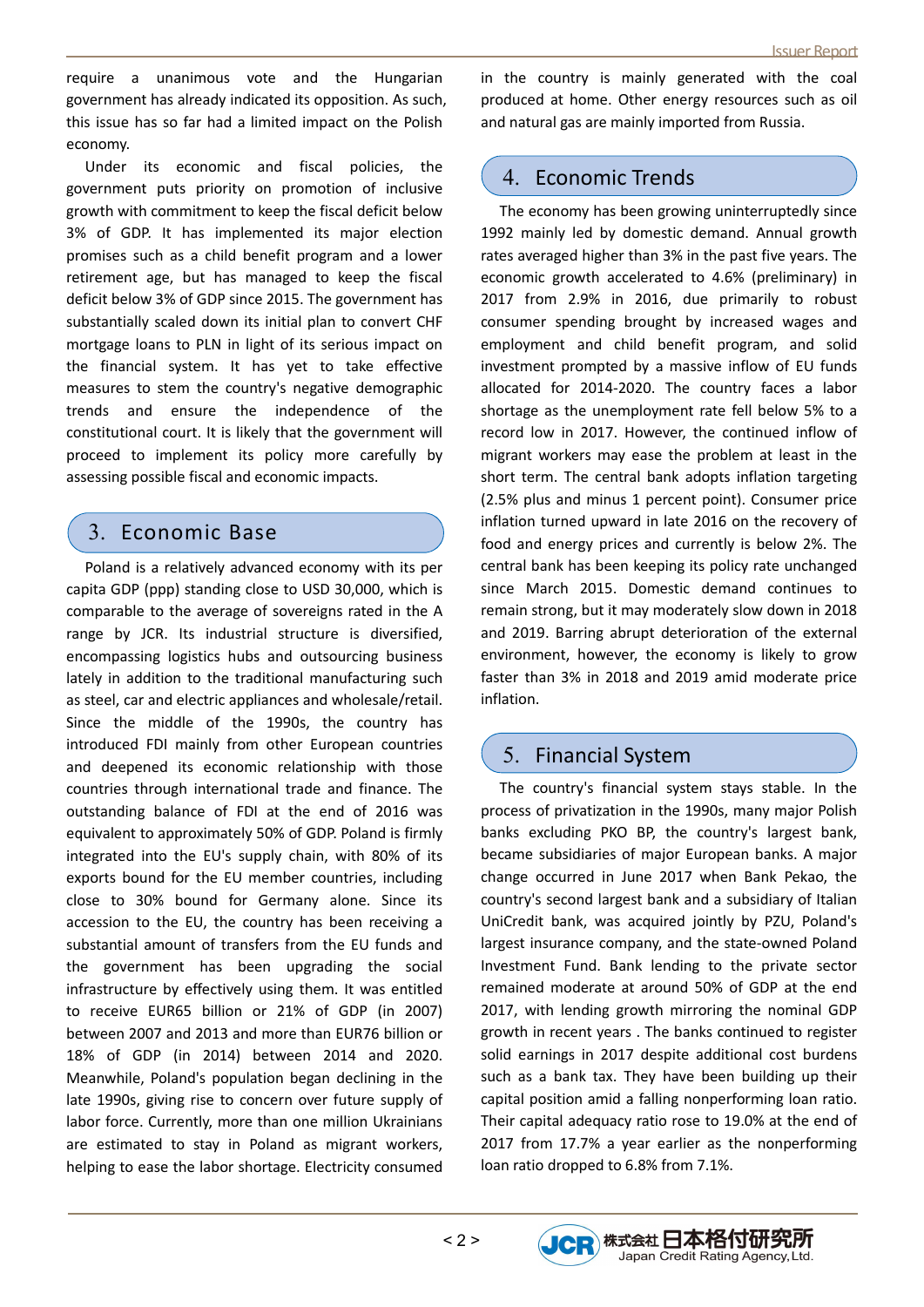In January 2016, President Andrzej Duda launched a plan to convert CHF mortgage loans to PLN at nonmarket exchange rates, which had been one of his election promises. However, the president had to make a major revision of his initial proposal in light of its significant impact on the financial system. The latest proposal unveiled in August 2017 gave banks incentives to promote the voluntary conversion. The newly created sub-fund within the already existing Borrowers Support Fund, financed with the mandatory quarterly contributions by banks, would compensate them for the cost of the conversion. Annual contributions by the banks could maximally reach around PLN 3 billion, which can be sufficiently covered by their annual pre-prevision profit, however the draft law only settles maximum value of contributions. Their final, actual value would be made by the board of the Fund taking into account opinion of the Financial Stability Committee (acting as a macroprudential supervisor in Poland). Strict financial supervision has contained the growth of foreign currency-denominated mortgage loans and the outstanding balance of CHF loans as of end 2017 remained less than 10% of total bank loans. Moreover, the credit quality of those loans stays sound as the financial standing of FX borrowers is on average better than zloty ones. Given the situation, the government may implement the revised proposal ahead of the next general election, but not many borrowers are expected to apply for the conversion.

#### 6. External Position

Poland's external liquidity has been improving thanks to a modest current account surplus in 2017 and the continued inflow of EU funds. While the trade surplus narrowed on increased goods imports amid strong domestic demand, a service balance surplus kept on growing, almost offsetting a chronic primary income deficit. The country's transportation and business service exports have been growing markedly in recent years. The primary income balance keeps deficit as the foreign owners of Polish firms receive a large share of the profits. While a net capital balance inflow mainly originated from the EU funds reduced to 1.3% of GDP in 2017, the annual inflows averaged almost 2% in the past five years.

The country's external debt shrank to less than 70% of GDP at the end of 2017, which was still relatively higher as compared to those of other sovereign governments rated in the A range. The public and private

sectors respectively accounted for 42% and 58% of the debt. As for the debt owed by the private sector, intercompany loans made by more stable financing sources accounted for more than 40% of its total. The country's foreign exchange reserves exceeded EUR 90 billion at the end of 2017, or equivalent to 4.7 times of its monthly goods and services imports and 2.2 times of its short-term external debt (excluding intercompany lending) as of the end of 2017. The government ended in November 2017 (initial expiry date was January 2019) the IMF Flexible Credit Line, to which Poland had an access in the form of a two-year precautionary mean of SDR 6.5 billion (about EUR 8.2 billion) reduced from SDR 15.5 billion in January 2017.

#### 7. Fiscal Base

Poland was relieved of the EU's excessive deficit procedure in June 2015 for the first time since 2009. It has since been keeping its fiscal deficit below 3% of GDP. The general government fiscal deficit (ESA 2010) in 2017 fell to 1.5% of GDP (2.9% under the budget plan). Increased tax revenues resulting from the economic expansion and intensified tax compliance more than offset the additional fiscal burdens, such as full-year contributions to the child benefit program implemented in April 2016 and expenses related to the lower retirement age introduced in October 2017. The general government debt (ESA 2010) at the end of 2017 contracted to 50.6% of GDP from 54.2% a year earlier. The debt structure also improved, with the ratios of foreign currency-denominated debts (owed by the central government) and those held by nonresidents falling to 31% and 51%, respectively, at the end of 2017 from 35% and 58% at the end of 2015. Japan, Luxemburg and the U.S. were the major nonresident creditors with a combined share in excess of 50%. Other creditors were geographically diversified. Average debt maturity is relatively longer with over five years.

With Poland's local elections and general elections expected to take place in the fall of 2018 and 2019, respectively, the government envisages keeping the fiscal deficit at 2.7% of GDP in 2018 (according to the Budget Act for 2018) and cutting the deficit further in 2019 and 2020. In order to meet the annual extra burdens necessitated by the lower retirement age in 2018, the government is counting on a spending curb based on the expenditure rule, a wage freeze for public workers and a higher tax revenue. JCR holds that the targeted fiscal deficit will be achievable in view of the

JCR 株式会社日本格付研究所

Japan Credit Rating Agency, Ltd.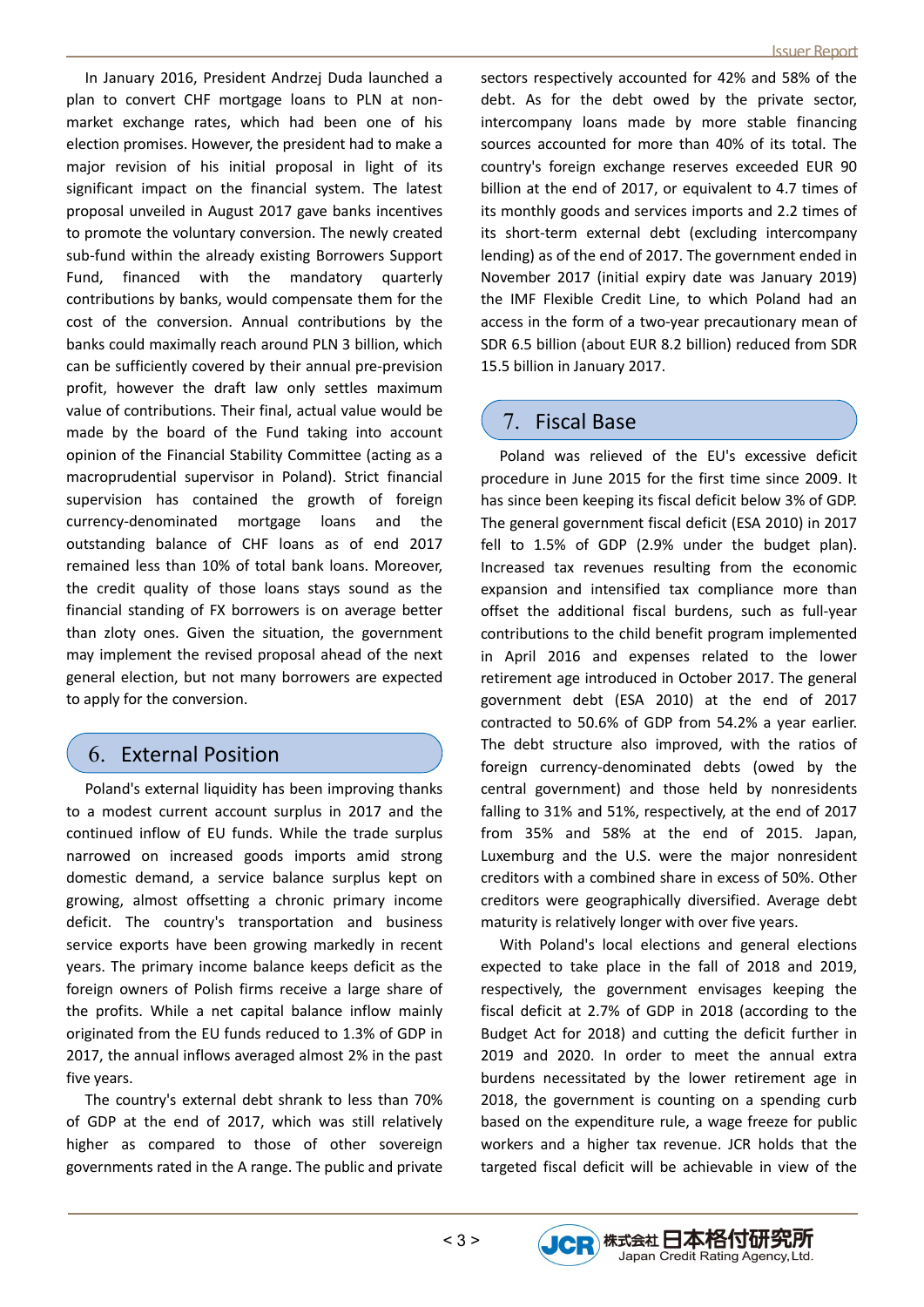stable economic expansion in the past and the government's continued tax compliance efforts. Nonetheless, some additional expenditure cuts will be needed to ensure a sustainable reduction of the fiscal deficit.

#### 8. Outlook and Overall Assessment

The ratings are primarily supported by the country's diversified and stable economic base, containment of the fiscal deficit and government debt, and improving external liquidity. On the other hand, the ratings remain constrained by its relatively large external debt. The outlook of the ratings is Stable. The ruling PiS, backed by its stable political base, continues to put priority on promotion of inclusive growth with commitment to keep the fiscal deficit below 3% of GDP. While the government has implemented a package of measures to lower household fiscal burdens, it has so far succeeded in containing the fiscal deficit thanks to increased tax revenues brought by the economic expansion and enhanced tax compliance. The country's financial system has added to stability and the current account has begun generating a modest surplus. It is likely that Poland will keep its stable economic growth mainly led by domestic demand.

On the other hand, the ratings will be negatively affected if the followings factors have material impacts on economy and public finance; deterioration of the external environments mainly economic condition of the EU; intensification of labor shortage: and imposition of EU sanctions including suspension of the voting rights or disbursement of the EU fund.

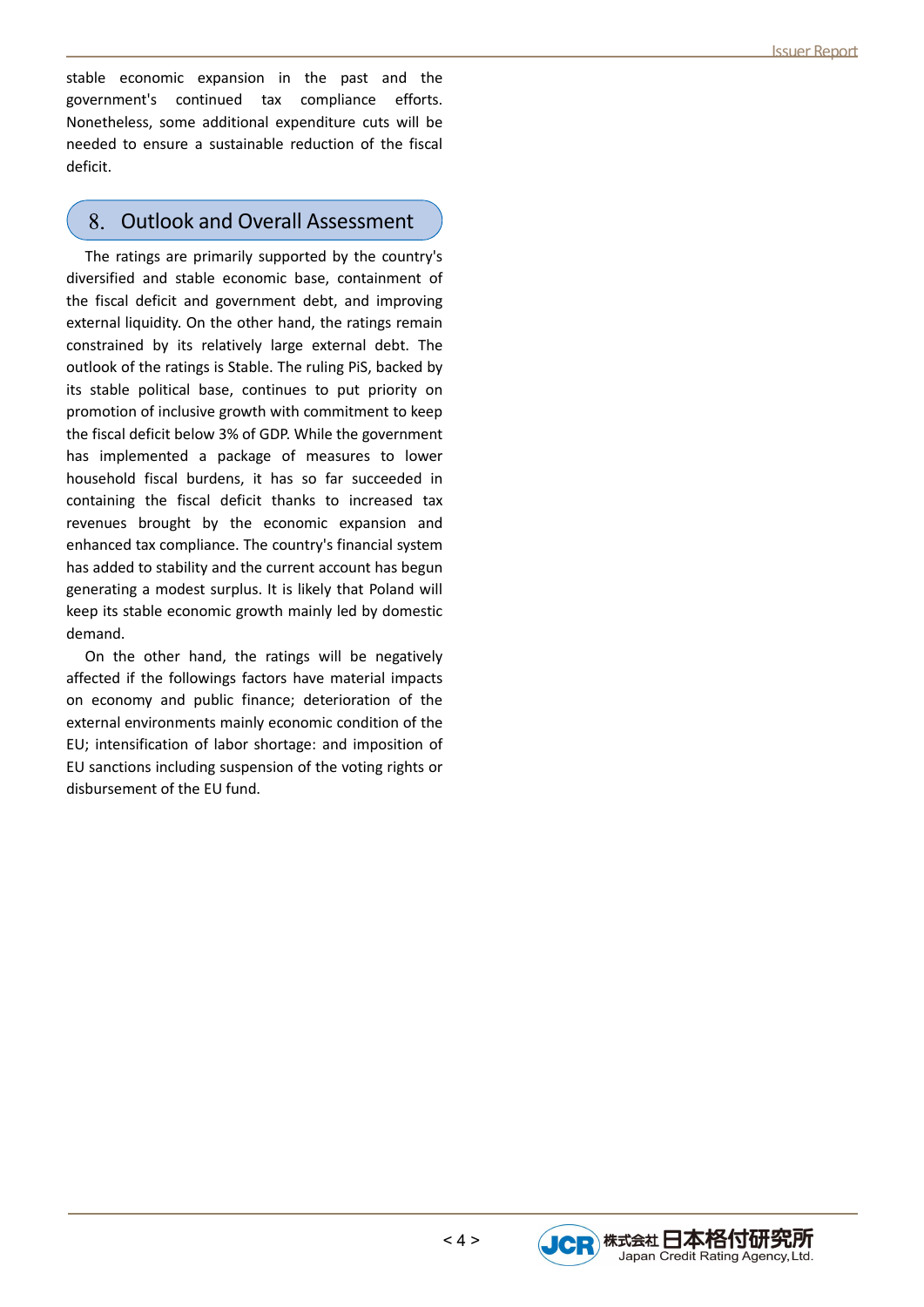## 12061 Poland

## ● Selected economic and fiscal indicators

|                                                  |                     | 2013   | 2014   | 2015   | 2016   | 2017E  |
|--------------------------------------------------|---------------------|--------|--------|--------|--------|--------|
| Nominal GDP                                      | <b>EUR</b> billions | 395    | 411    | 430    | 426    | 471    |
| Population                                       | millions            | 39     | 39     | 38     | 38     | 38     |
| Per capita GDP in PPP                            | <b>USD</b>          | 24,412 | 25,382 | 26,567 | 27,632 | 29,500 |
| Real GDP growth rate                             | $\%$                | 1.4    | 3.3    | 3.8    | 2.9    | 4.6    |
| Consumer price inflation                         | $\%$                | 0.8    | 0.1    | $-0.7$ | $-0.6$ | 2.0    |
| Unemployment rate                                | $\%$                | 10.3   | 9.0    | 7.5    | 6.2    | 4.9    |
| General government revenues/GDP                  | $\%$                | 38.5   | 38.7   | 38.9   | 38.7   | 39.0   |
| General government expenditures/GDP              | $\%$                | 42.6   | 42.3   | 41.6   | 41.2   | 41.0   |
| General government balance/GDP                   | $\%$                | $-4.1$ | $-3.6$ | $-2.6$ | $-2.3$ | $-1.5$ |
| General government debts/GDP                     | %                   | 55.7   | 50.3   | 51.1   | 54.2   | 50.6   |
| Current account balance/GDP                      | %                   | $-1.3$ | $-2.2$ | $-0.5$ | $-0.3$ | 0.3    |
| External debts/GDP                               | %                   | 70.7   | 71.4   | 70.5   | 74.9   | 66.5   |
| External debts/Export G&S                        | $\%$                | 152.7  | 150.2  | 142.5  | 143.3  | 125.7  |
| International reserves/Monthly import G&S        | Times               | 4.9    | 4.9    | 4.9    | 6.0    | 4.7    |
| International reserves/Short-term external debts | Times               | 2.1    | 2.5    | 2.4    | 2.1    | 2.2    |

\* Figures for the most recent period could be indicators based on preliminary figures.

(Notes)

1 Figures for general government balance and debt are preliminary release made by the government

2 Other figures for 2017 are actual result or estimation made by JCR

(Sources)

Statistics Poland, Ministry of Finance, and National Bank of Poland

| <b>Ratings</b>                           |               |                          |                          |          |                   |                      | (billions of yen) |
|------------------------------------------|---------------|--------------------------|--------------------------|----------|-------------------|----------------------|-------------------|
|                                          | <b>Rating</b> | Outlook*                 | Amount                   | Rate (%) | <b>Issue Date</b> | <b>Maturity Date</b> | Release           |
| No. 14 Yen Bonds                         | A             | $\overline{a}$           | 50                       | 0.67     | 2013.11.15        | 2018.11.15           | 2018.03.29        |
| No. 15 Yen Bonds                         | A             | $\overline{\phantom{0}}$ | 10                       | 0.91     | 2013.11.15        | 2020.11.13           | 2018.03.29        |
| No. 4 Yen Bonds                          | A             |                          | 50                       | 2.24     | 2005.11.18        | 2021.02.18           | 2018.03.29        |
| No. 6 Yen Bonds                          | A             |                          | 60                       | 2.62     | 2006.11.14        | 2026.11.13           | 2018.03.29        |
| No. 13 Yen Bonds                         | A             | $\overline{a}$           | 10                       | 2.50     | 2012.11.08        | 2027.11.08           | 2018.03.29        |
| No. 7 Yen Bonds                          | A             |                          | 50                       | 2.81     | 2007.11.16        | 2037.11.16           | 2018.03.29        |
| Foreign Currency Long-term Issuer Rating | A             | Stable                   | $\overline{\phantom{0}}$ |          |                   |                      | 2018.03.29        |
| Local Currency Long-term Issuer Rating   | $A+$          | Stable                   |                          |          |                   |                      | 2018.03.29        |